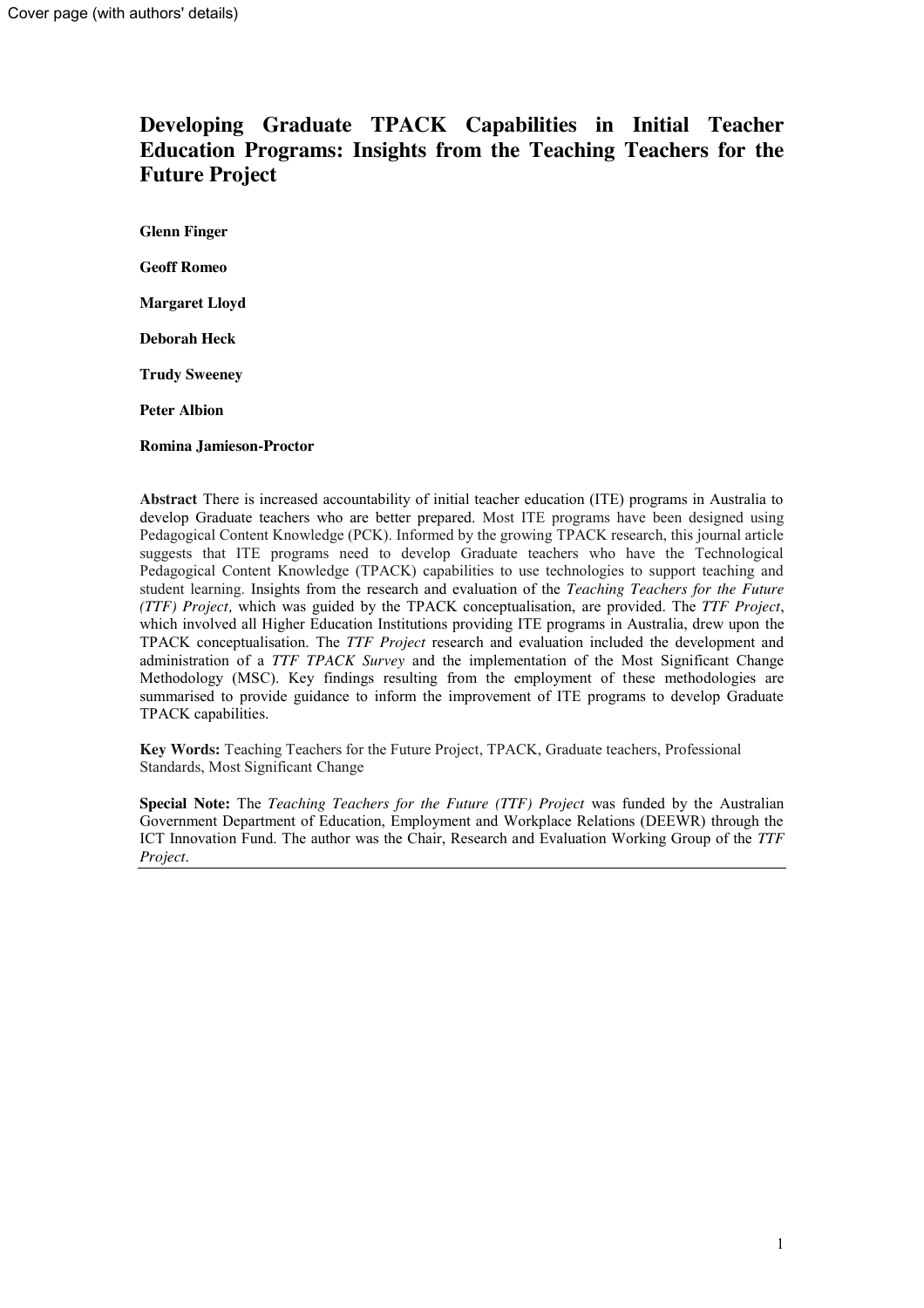#### **Affiliations and Addresses of the Authors:**

### **Professor Glenn Finger**

Griffith University Griffith Institute for Educational Research Brisbane, Queensland, Australia [G.Finger@griffith.edu.au](mailto:G.Finger@griffith.edu.au)

#### **Professor Geoff Romeo**

Australian Catholic University Melbourne, Australia [geoff.romeo@acu.edu.au](mailto:geoff.romeo@acu.edu.au)

#### **Associate Professor Margaret Lloyd**

Queensland University of Technology Brisbane, Australia [mm.lloyd@qut.edu.au](mailto:mm.lloyd@qut.edu.au)

## **Associate Professor Deborah Heck**

University of the Sunshine Coast Sippy Downs, Queensland, Australia [dheck@usc.edu.au](mailto:dheck@usc.edu.au)

#### **Dr Trudy Sweeney**

Flinders University Adelaide, South Australia, Australia [trudy.sweeney@flinders.edu.au](mailto:trudy.sweeney@flinders.edu.au)

## **Professor Peter Albion**

University of Southern Queensland Toowoomba campus, Queensland, Australia [Peter.Albion@usq.edu.au](mailto:Peter.Albion@usq.edu.au)

## **Professor Romina Jamieson-Proctor**

Australian Catholic University Brisbane, Queensland, Australia [Romina.Jamieson-Proctor@acu.edu.au](mailto:Romina.Jamieson-Proctor@acu.edu.au)

#### **Corresponding Author:**  Professor Glenn Finger Email [G.Finger@griffith.edu.au](mailto:G.Finger@griffith.edu.au) Phone: +61 (0)7 5552 8618 Fax: +61 (0)7 5552 7753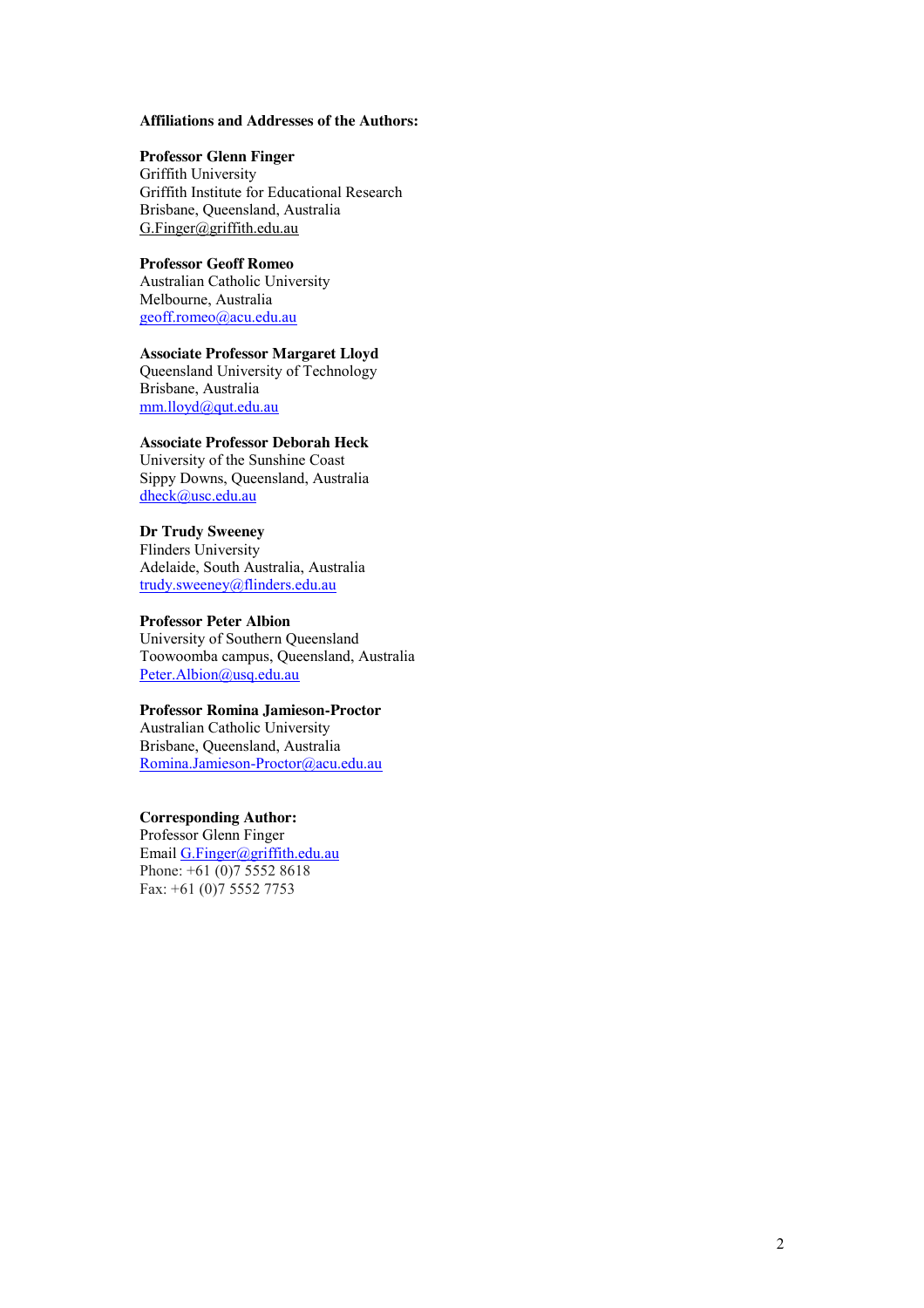# **Developing Graduate TPACK Capabilities in ITE Programs: Insights from the Teaching Teachers for the Future Project**

**Abstract** There is increased accountability of initial teacher education (ITE) programs in Australia to develop Graduate teachers who are better prepared. Most ITE programs have been designed using Pedagogical Content Knowledge (PCK). Informed by the growing TPACK research, this journal article suggests that ITE programs need to develop Graduate teachers who have the Technological Pedagogical Content Knowledge (TPACK) capabilities to use technologies to support teaching and student learning. Insights from the research and evaluation of the *Teaching Teachers for the Future (TTF) Project,* which was guided by the TPACK conceptualisation, are provided. The *TTF Project*, which involved all Higher Education Institutions providing ITE programs in Australia, drew upon the TPACK conceptualisation. The *TTF Project* research and evaluation included the development and administration of a *TTF TPACK Survey* and the implementation of the Most Significant Change Methodology (MSC). Key findings resulting from the employment of these methodologies are summarised to provide guidance to inform the improvement of ITE programs to develop Graduate TPACK capabilities.

**Key Words:** Teaching Teachers for the Future Project, TPACK, Graduate teachers, Professional Standards, Most Significant Change

**Special Note:** The *Teaching Teachers for the Future (TTF) Project* was funded by the Australian Government Department of Education, Employment and Workplace Relations (DEEWR) through the ICT Innovation Fund. The author was the Chair, Research and Evaluation Working Group of the *TTF Project*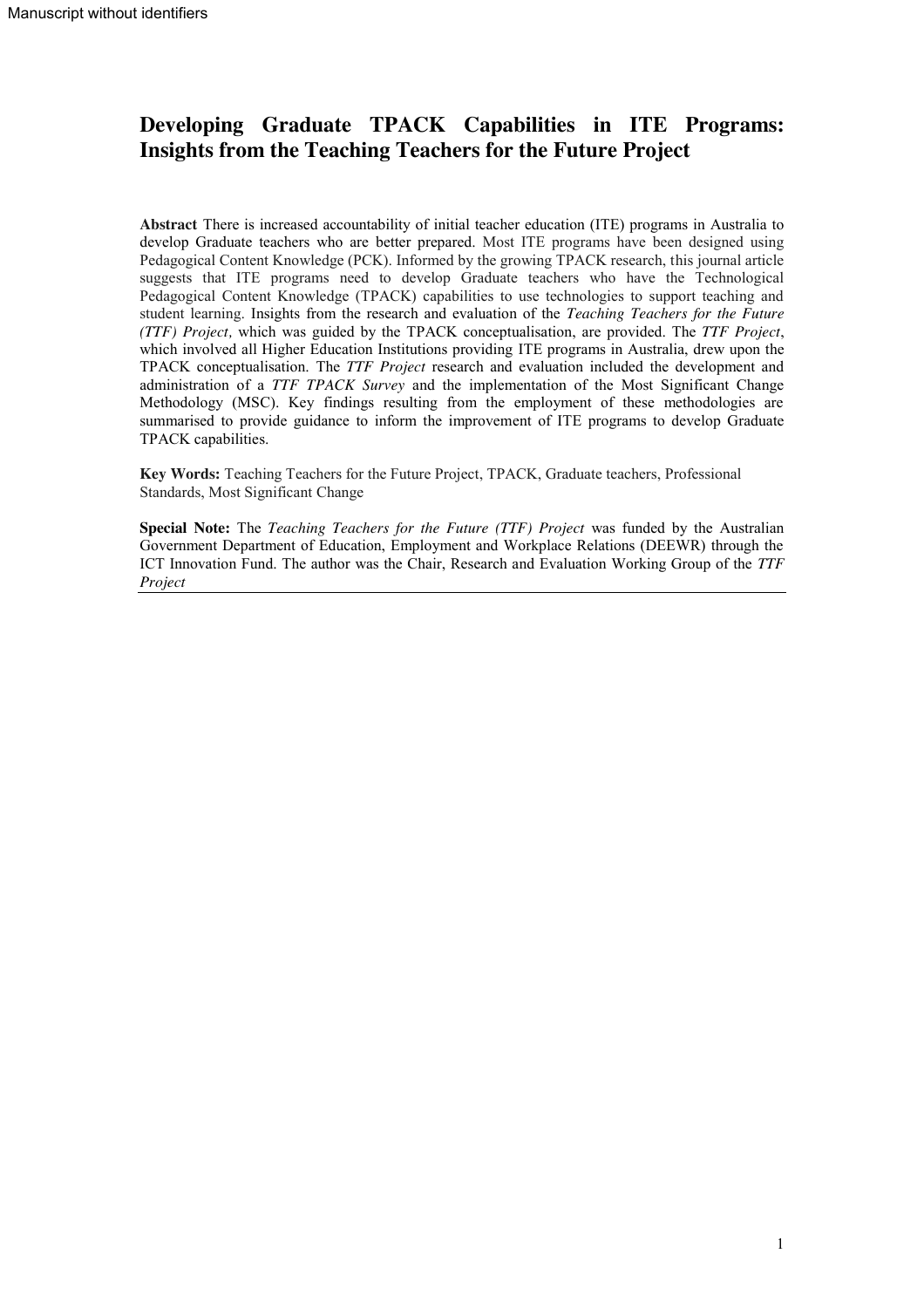### **INTRODUCTION**

This journal article focuses on initial teacher education (ITE) programs in Australia. ITE programs are offered in 48 institutions, and predominantly in public universities (*n*=37, 77.08%). There are a number of paths to becoming a teacher in Australia with the majority of preservice teachers electing to undertake four-year programs, typically leading to a Bachelor of Education. Others, if eligible, choose graduate entry programs which might be a Graduate Diploma of Education or a Master of Teaching program. These vary in the volume of learning ranging from 12 months to 24 months full time study, offered in a teacher education institution, or, alternatively in an intensive program with employer support, such as *Teach For Australia* (Teach For Australia, 2014). Since 2012, all modes of initial teacher preparation are subject to national accreditation. In recent times, ITE programs in Australia have been subject to increasing, and frequently contradictory, regulation (Lloyd 2013a; 2014).

The Australian Government believes that teacher quality is critical to the future prosperity of young Australians and the productivity of the nation. Consequently, there is increased accountability of ITE programs to develop Graduate teachers who are better prepared. To illustrate, a Teacher Education Ministerial Advisory Group (TEMAG) was established in 2014 to provide advice to the Australian Government on "how teacher education programmes could be improved to better prepare new teachers with the practical skills needed for the classroom" (Teacher Education Ministerial Advisory Group 2014, p. 2).

The importance and scale of developing Technological Pedagogical Content Knowledge (TPACK) graduate capabilities through quality ITE programs is evident in the *Teacher Education Ministerial Advisory Group Issues Paper* (Teacher Education Ministerial Advisory Group, 2014) which stated that, "In 2012, there were around 76,000 domestic students pre-service teachers enrolled in these programmes – 62,000 in undergraduate programmes and 14,000 in postgraduate programmes" (Teacher Education Ministerial Advisory Group 2014, p. 5). The issues paper acknowledged that there have been numerous reviews of teacher education in most Australian jurisdictions in the past two years, including:

- x New South Wales *Great Teaching, Inspired learning: Blueprint for Action* (New South Wales Government Education and Communities 2014)
- x Victoria *From New Directions to Action: World class teaching and school leadership* (Victoria Department of Education and Early Childhood Development 2013)
- x Queensland *A Fresh Start: Improving the preparation and quality of teachers for Queensland schools* (Department of Education, Training and Employment 2013)
- x South Australia *Building a Stronger South Australia: High Quality Education* (Government of South Australia 2013)

A search of those review documents finds little or no reference to Technological Pedagogical Content Knowledge (TPACK). Thus, this journal article, situated within this teacher quality agenda, argues that it is critically important that ITE programs develop Graduate teachers who have the TPACK capabilities to use technologies to support teaching and student learning. After discussion of the *Australian Professional Standards for Teachers* (AITSL, 2011a) in relation to TPACK capabilities, insights into key findings from the research and evaluation of the *Teaching Teachers for the Future (TTF) Project* are provided.

The *TTF Project*, which involved all Higher Education Institutions providing ITE programs in Australia, drew upon the TPACK conceptualisation. At the final TTF Project National Support Network meeting in Melbourne, Australia in March 2012, Punya Mishra, as keynote speaker, stated that "This project dwarfed any TPACK initiatives happening internationally". The *TTF Project* research and evaluation included the development and administration of a *TTF TPACK Survey* and the implementation of the Most Significant Change Methodology (MSC). Key findings resulting from the employment of these methodologies are summarised to provide guidance to inform the improvement of ITE programs to develop Graduate TPACK capabilities.

## **TPACK AND THE AUSTRALIAN PROFESSIONAL STANDARDS FOR TEACHERS**

The accreditation of ITE programs in Australia is governed by the Australian Institute of Teaching and School Leadership (AITSL). Of particular importance in this process are two core frameworks, namely, the *Australian Professional Standards for Teachers* (AITSL 2011a) and the *Accreditation of ITE Programs in Australia: Standards and Procedures* (AITSL 2012). These standards "make explicit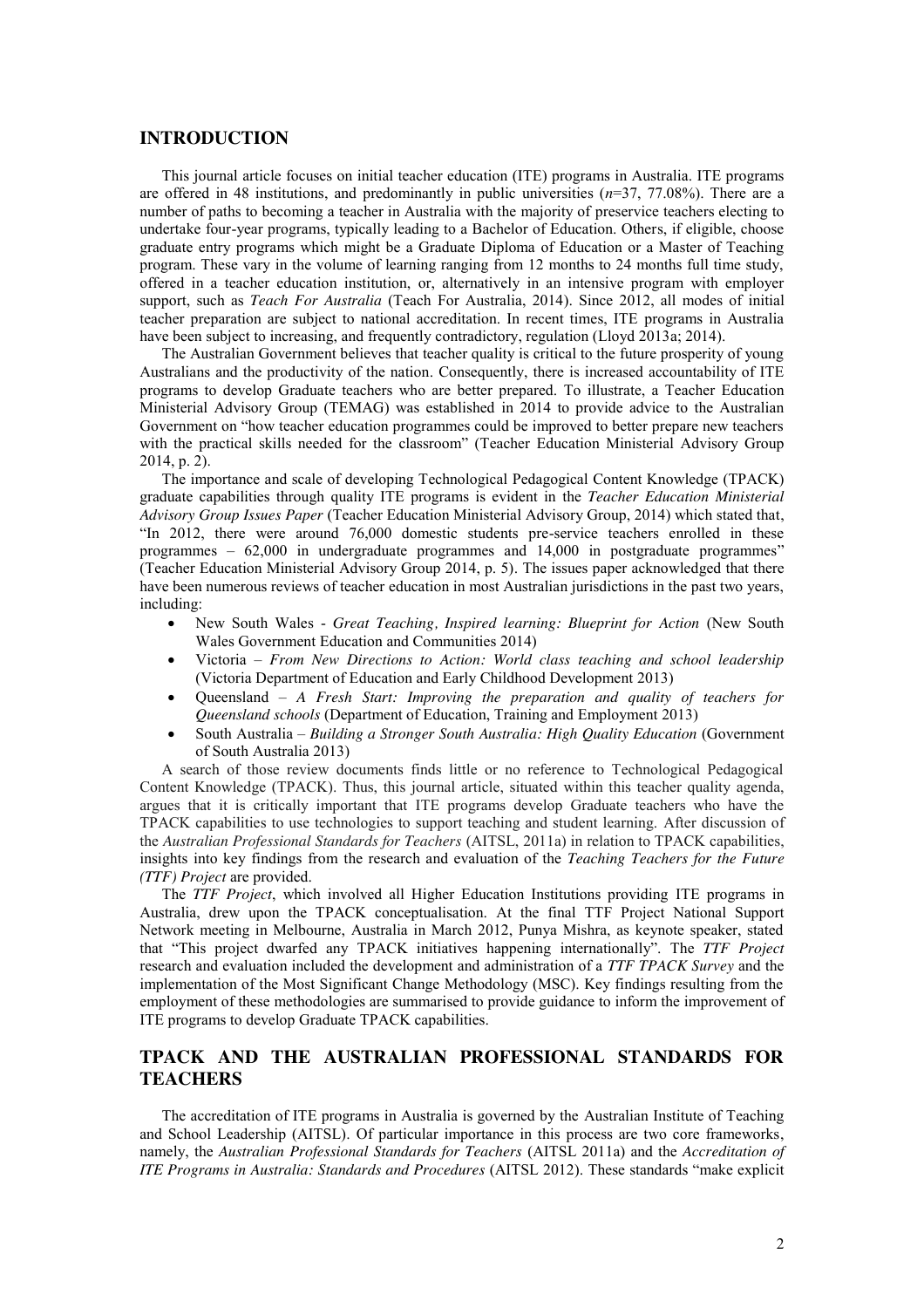the knowledge, skills and attributes of graduates of nationally accredited programs" (AITSL 2011a, p. 3). Focusing on the graduate level, the TPACK framework guided the *TTF Project* which sought to enhance graduate TPACK confidence and capabilities in Australian ITE programs.

Shulman (1986) noted that knowledge of content (CK) and pedagogy (PK) was not sufficient, but that teachers also required pedagogical content knowledge (PCK), which informs strategic decisions about how best to represent content for effective learning in a given context. Although teachers have always used appropriate technologies, such as blackboards, overhead projectors, and whiteboards to support pedagogy, ICT has presented particular challenges constituting a "wicked problem" (Mishra & Koehler 2007), which is complex with little agreement about solutions. Mishra and Koehler (2006) argued that ICT has changed the classroom context sufficiently that it should be recognised by expanding Shulman's concept of PCK to include technological knowledge (TK), as shown in Figure 1. It is where TK intersects with CK and PK that represents TPACK (Thompson & Mishra 2007, p. 38).



Figure 1: Technological Pedagogical Content Knowledge (TPACK) [after Mishra and Koehler (2006)]

Elsewhere, research (Tearle & Golder 2008; Sang 2010; Tondeur et al. 2012) has reported that "beginning teachers feel they are not well-prepared to effectively use technology in their classrooms" (Tondeur et al. 2012, p. 134). Thus, ITE programs need to better prepare future teachers to effectively engage with the wicked problem of teaching and technologies. While AITSL does not explicitly refer to TPACK, these standards and the ICT priority area are arguably requiring TPACK capabilities for Graduate teachers to develop and demonstrate. An outcome of the *TTF Project* was the development of *ICT elaborations for Graduate Teachers* (AITSL 2011b). To illustrate, an example is provided in Table 1 for some aspects of Standard 2.

| Standard 2: Know the content and how to teach it               |                                                                                                                                                        |                                                                                                                                                                                                                                       |
|----------------------------------------------------------------|--------------------------------------------------------------------------------------------------------------------------------------------------------|---------------------------------------------------------------------------------------------------------------------------------------------------------------------------------------------------------------------------------------|
| <b>FOCUS AREA</b>                                              | <b>DESCRIPTOR</b>                                                                                                                                      | <b>ICT ELABORATION</b>                                                                                                                                                                                                                |
| 2.1 Content and<br>teaching strategies<br>of the teaching area | Demonstrate knowledge and<br>understanding of the concepts, substance<br>and structure of the content and teaching<br>strategies of the teaching area. | Demonstrate knowledge and understanding of<br>ways that the use of digital resources and<br>tools can complement teaching strategies and<br>promote deep learning of, and engagement<br>with, the content of specific teaching areas. |
| 2.2 Content<br>selection and                                   | Organise content into an effective<br>learning and teaching sequence.                                                                                  | Demonstrate the ability to select and organise<br>digital content in relation to relevant                                                                                                                                             |
| organisation                                                   |                                                                                                                                                        | curriculum.                                                                                                                                                                                                                           |

Table 1. Standard 2 - Example from *ICT Elaborations for Graduate Teachers* (AITSL 2011b)

In *Troubled times in teacher education in Australia: 2012-2013*, Lloyd (2013a) suggests that there is a need to reconsider the use of the *Australian Professional Standards for Teachers* (AITSL 2011a) and their integral role in the *Accreditation of ITE Programs in Australia: Standards and Procedures* (AITSL 2012; 2013). Specifically, Lloyd (2013a) identified that "Teacher education is premised on the concept of Pedagogical Content Knowledge (PCK) (Shulman 1986; 1987) and more recently,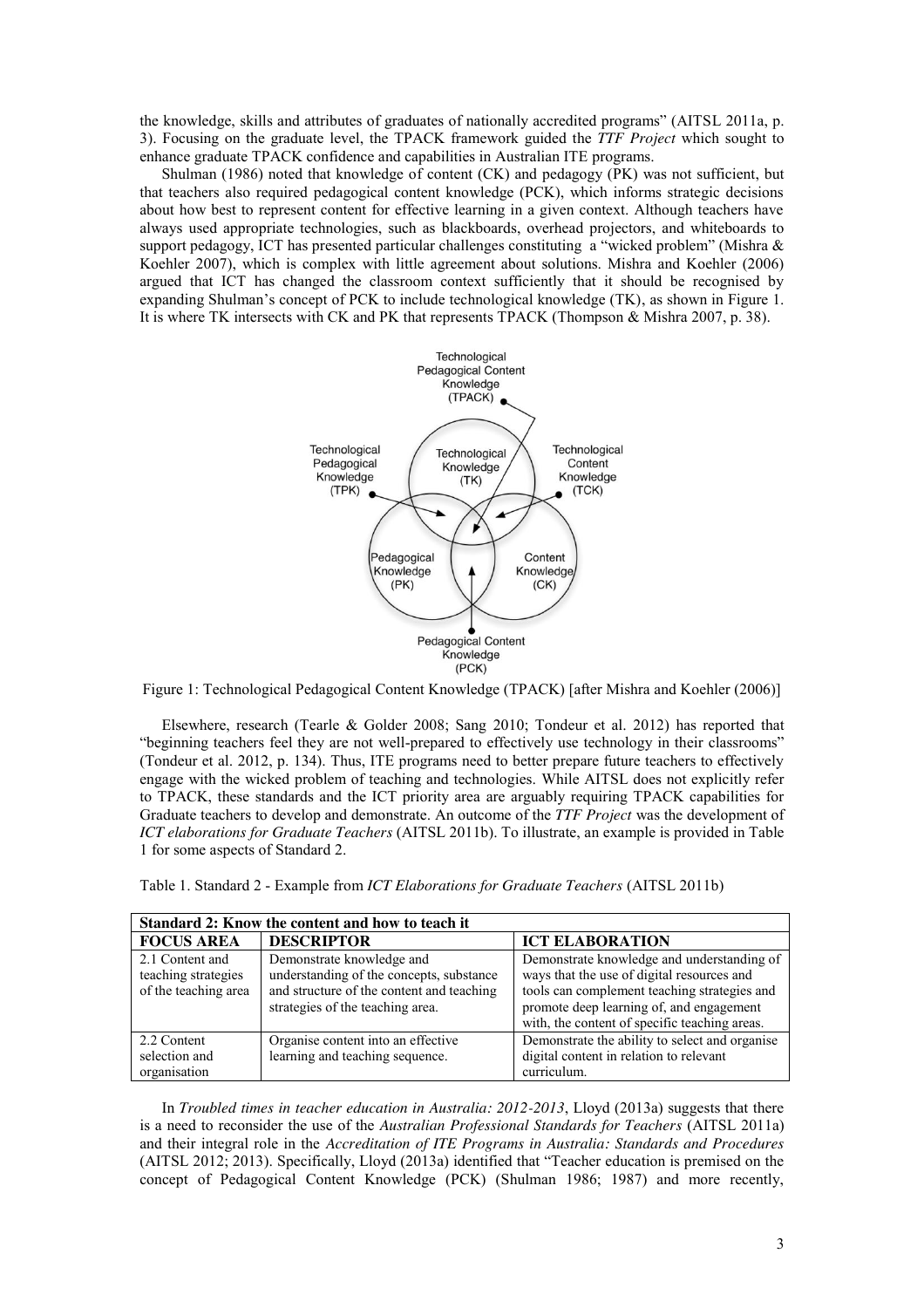Technological Pedagogical Content Knowledge (TPACK) (Mishra & Koehler, 2006)" (p. 60). This is strongly supported by Agyei & Voogt (2011), Drent & Meelissen (2008) who have argued that a "crucial factor influencing new teachers' adoption of technology is the quantity and quality of preservice technology experiences included in their teacher education programmes" (Tondeur et al. 2011, p. 134).

The following section summarises features of the *TTF Project*, including the research and evaluation, and key findings.

### **TEACHING TEACHERS FOR THE FUTURE PROJECT**

The *TTF Project* was a 15 month long, \$8 million project, funded by the Australian Government's ICT Innovation Fund. The lead agency was Education Services Australia (ESA), with partners being the Australian Council of Deans of Education (ACDE), the Australian Institute for Teaching and School Leadership (AITSL), and the Australian Council for Computers in Education (ACCE), and involved 39 Australian Higher Education ITE providers. It aimed to develop the ICT capabilities of future teachers and, therefore, it focused on "systematic change in the ICT proficiency of graduate teachers in Australia by building the ICT capacity of teacher educators and developing resources to provide rich professional learning and digital exemplar packages" (Australian Government 2010, p. 1).

Collaboration was enabled through the TTF National Support Network (NSN), and the formation of the TTF Research and Evaluation Working Group. The TPACK conceptualisation (Mishra & Koehler 2006; 2008) guided the project and it was also informed by the *Australian Professional Standards for Teachers* (AITSL 2011a). As indicated earlier, these standards for Graduate Teachers were built upon to develop the *ICT Elaborations for Graduate Teachers* (AITSL 2011b) which made TPACK capabilities more explicit in relation to the *Australian Professional Standards for Teachers* (AITSL 2011a).

#### **RESEARCH DESIGN AND METHODOLOGY**

The *TTF Project* sought to measure changes in the TPACK confidence and capabilities of the ITE students. Three major research and evaluation strategies were designed and implemented; namely, (1) the development and administration of a *TTF TPACK Survey*, (2) the implementation of Most Significant Change (MSC) methodology, and (3) the facilitation of and opportunities for institutioninitiated *TTF Project* research and evaluation projects.

The development of *TTF TPACK Survey* instrument has been outlined elsewhere (Jamieson-Proctor et al. 2013). The *TTF TPACK Survey* aimed to measure the change in aspects of pre-service teachers' TPACK as a result of their involvement in the *TTF Project* intervention conducted throughout 2011. This was informed the TPACK Confidence Survey (TCS) (Albion, Jamieson-Proctor & Finger 2010), based on its theoretical framework and psychometric properties. The *TTF TPACK Survey* incorporated additional items to extend the TCS, in order to meet the particular needs of the *TTF Project*.

The survey instrument focused on the TPACK elements, namely TPK, TCK and TPACK. The 20 item scale of the original TCS which probed TPACK was extended with four items describing how pre-service teachers might support future school students' use of ICT in the curriculum. An additional set of 24 items was created to specifically explore ITE students' TPK and TCK. The ITE students were asked to rate both their perceived level of *confidence* with ICT, as well as their perceived level of *usefulness* of ICT to undertake the task described by each item. The survey provided 7 substantive response options (0123456) with provision for an, 'Unable to Judge' response. Only three (of 7) response options were labelled; namely, 0 – Not confident/useful; 3 – Moderately confident/useful; and 6 – Extremely confident/useful.

The *TTF TPACK Survey* was administered online pre- (T1) and post- (T2) the TTF intervention in each HEI to seek evidence of changes to the pre-service teachers' self-perceptions of their *confidence*  to use ICT with a range of pedagogical strategies, and to support their future students' learning with ICT. Additionally, it aimed to measure the pre-service teachers' perceptions of *usefulness* of ICT for teaching and learning. The *TTF TPACK Online Survey* data collections were conducted in mid-June and early November 2011.The data collected were subject to complementary analysis procedures using both the pre (N=12881) and post (N=5809) data.

In addition, the MSC methodology (Dart & Davies 2005) employed at each HEI provided a mechanism for those involved in the project to analyse the impact of the work and chart the learning. Three domains of change were selected as the focus for reflection and learning: teacher educator use of ICT curriculum, pedagogy, assessment and resources in specific curriculum areas; ICT capacity of teacher educators and ICT capacity of pre-service teachers. The research questions that formed the focus of this MSC approach were: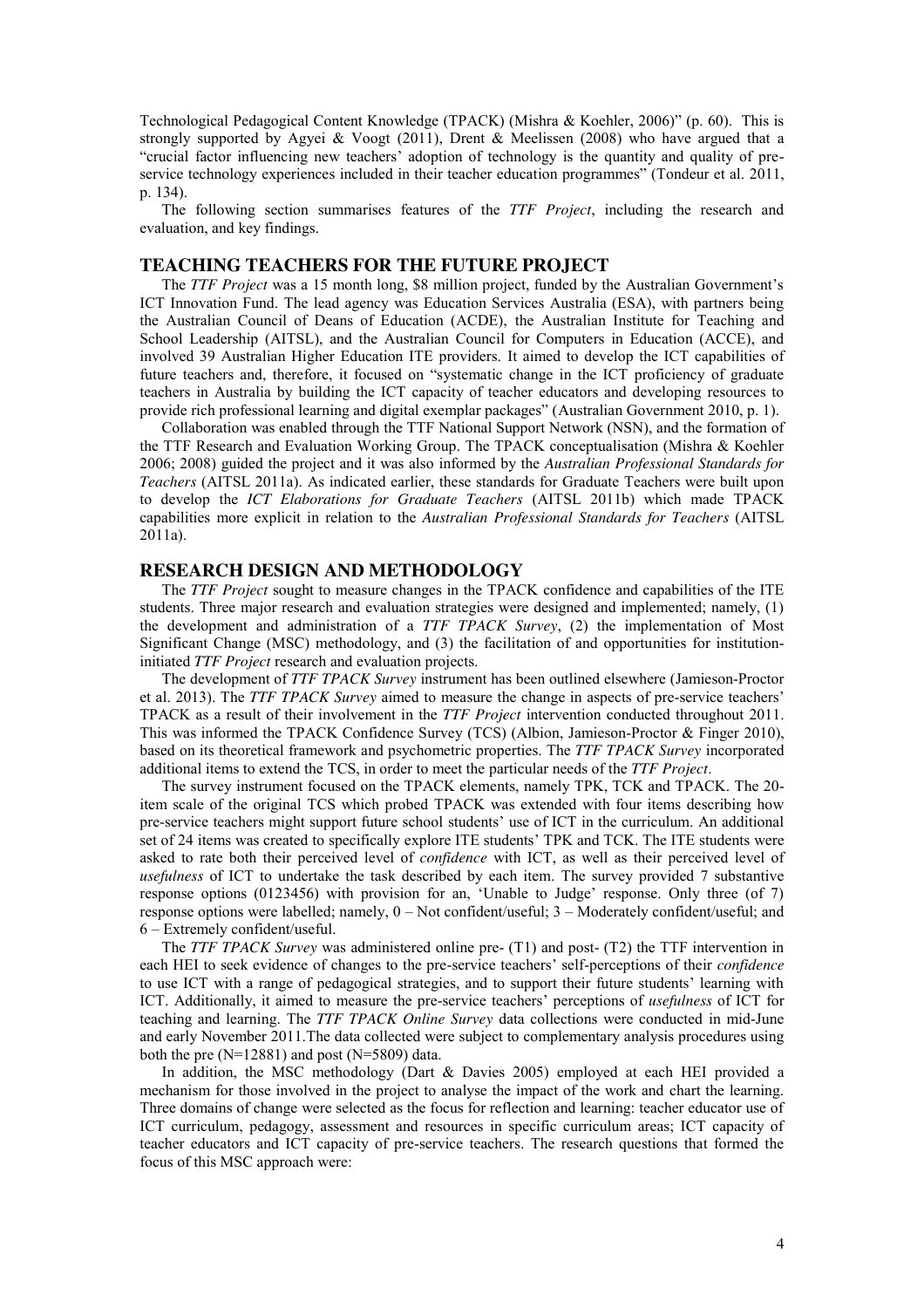- To identify the patterns within most significant change stories related to the development of ICT curriculum, pedagogy, assessment and resource use in Mathematics, Science, English and History curriculum in teacher education courses; and
- To identify the patterns within most significant change stories related to the development of teacher educator and pre-service teachers' ICT capacity.

# *TTF TPACK SURVEY* **FINDINGS**

This section provides a summary of key findings, with more extensive findings reported elsewhere, such as Finger et al. (2013) in providing a summary of key findings from the *TTF TPACK Survey*, while Heck and Sweeney (2013) provide insights into the MSC across three domains of change: Course development, ICT capacity of teacher educators and ICT capacity of pre-service teachers. In relation to the institution-initiated *TTF Project* research and evaluation projects, extensive publications have emanated from this approach (see, for example, Campbell 2013; Chandler & Redman 2013; Doyle & Reading 2013; Gronn et al. 2013; Henderson et al. 2013; Kearney & Maher 2013; Lloyd & Mukherjee 2013; Sweeney & Drummond 2013).

Parametric and Rasch analyses of the *TTF TPACK Survey* data were undertaken. Four scales were investigated and confirmed as reliable: (1) Confidence - teacher items; (2) Usefulness -teacher items; (3) Confidence - student items; and (4) Usefulness – student items. Importantly, the samples report substantive and statistically significant increases in Confidence with using IT sub-scales, both "for you as a teacher" and "for your future students, from responses obtained from the administration of the *TTF TPACK Survey* in Semester 1 2011 (T1) and the data obtained at the end of Semester 2 2011 (T2); i.e.

- x The scale: **Confidence to use ICT as a teacher showed measurable growth** across the whole scale from T1 to T2.
- x The scale: **Confidence to facilitate student use of ICT also showed measurable growth** across the whole scale from T1 to T2.
- x The scale: **Usefulness of ICT for ITE students as a future teacher showed no change** from T1 to T2.
- x The scale: **Usefulness of ICT for ITE students for their future students showed no change** from T1 to T2.

As reported by Finger et al. (2013), while the analysis of the four sets of data using the individual HEI as the unit of analysis found marked differences from the national project results for those universities tested. However, the measurable growth in confidence to use ICT as a teacher, and to facilitate student use of ICT, provided evidence that the *TTF Project* using the TPACK conceptualisation impacted positively on ITE students. Moreover, while no change was identified in relation to the usefulness items, students generally indicated strong agreement to these as being useful when they completed the first (T1) *TTF TPACK Survey*. The following sections summarise key overall findings.

#### *Confidence and Usefulness – ICT to support teaching*

Based on responses to confidence items, participants were *most likely* to be confident that ICT would support teaching in relation to:

- use a range of ICT resources and devices for professional purposes;
- x select and use a variety of digital media and formats to communicate information, collaborating for professional purposes such as online professional communities;
- select and organise digital content and resources;
- use ICT for reporting purposes such as reporting to parents/carers;
- teach specific subject areas in creative ways; and
- engage with colleagues to improve professional practice

In contrast, they were *least likely* to:

- be confident ICT would support teaching in relation to supporting students from Aboriginal and Torres Strait Islander backgrounds;
- manage challenging student behaviour by encouraging responsible use of ICT;
- develop digital citizenship to promote student demonstration of rights and responsibilities in use of digital resources and tools;
- engage parents and families in the child's school through ICT; and
- teach strategies responsive to diverse student backgrounds.

Based on responses to usefulness items, participants were *most likely* to consider that ICT would usefully support teaching in relation to: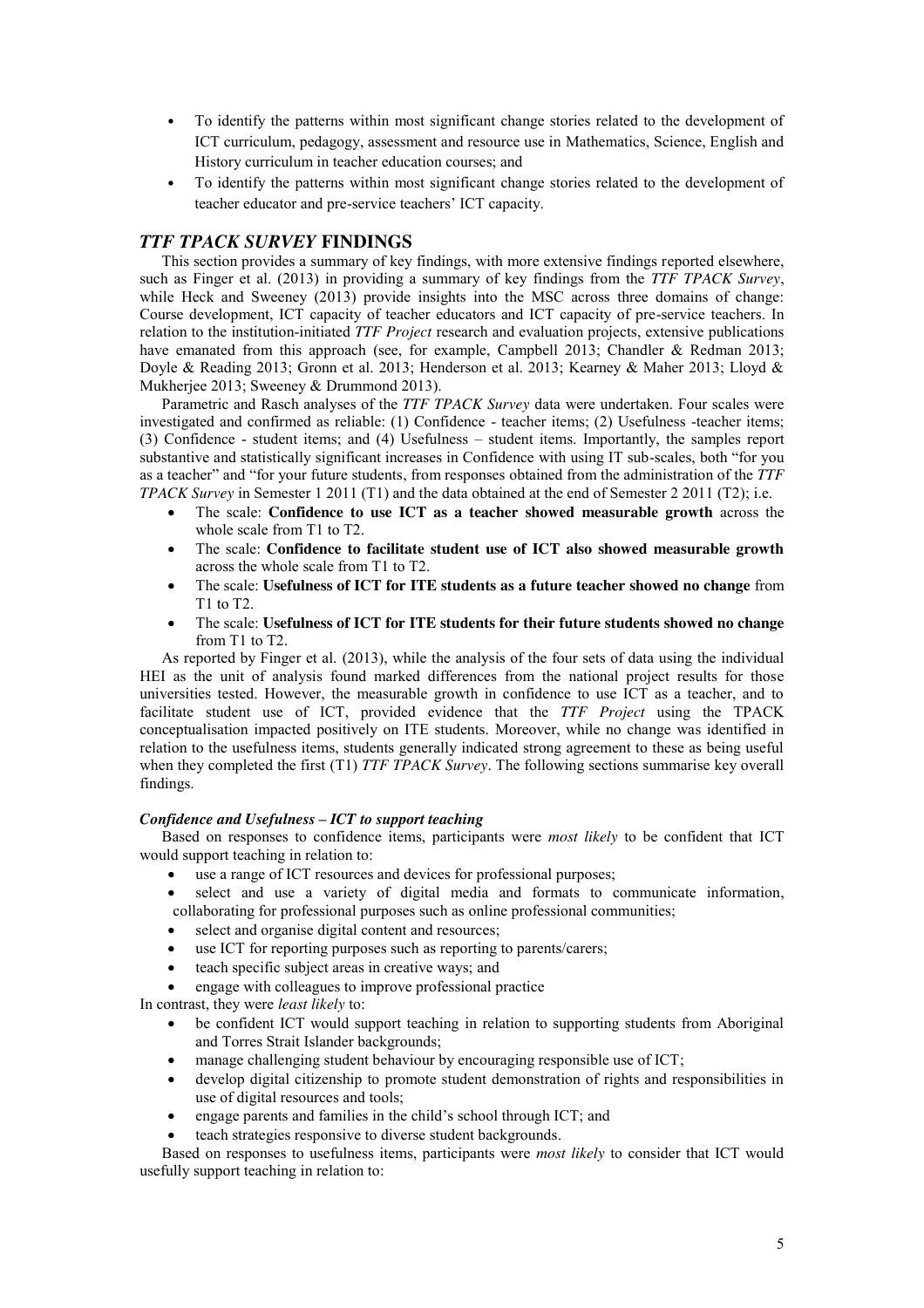- demonstrate knowledge of a range of ICT to engage students;
- teach strategies responsive to students' learning styles;
- design ICT activities that enable students to become active participants in own learning;
- teach specific subject areas in creative ways; and
- access, record, manage and analyse student assessment data.

In contrast, participants were *least likely* to:

- consider that ICT would usefully support teaching in relation to managing challenging student behaviour by encouraging responsible use of ICT;
- engage parents and families in the child's school through ICT;
- teach strategies to support students from Aboriginal and Torres Strait Islander backgrounds;
- consider the usefulness of digital citizenship to promote student demonstration of rights and responsibilities in use of digital resources and tools;
- reflect on relevant ICT research to inform professional practice; and
- identify personal and professional learning goals in relation to using ICT.

In summary, while improved confidence was reported more generally, there remain significant challenges which are expected in terms of TPACK capabilities of graduate teachers. Specifically, there remain challenges in pre-service students understanding and having the confidence to develop and demonstrate digital citizenship, develop approaches using ICT in managing student behaviour, and to engage more effectively with parents. The ITE students remain particularly challenged in supporting students from Aboriginal and Torres Strait Islander backgrounds, which is an extremely important challenge in Australian schooling which needs to improve equity in schooling outcomes.

#### *Confidence and Usefulness – ICT supports student learning*

Based on responses to items asking them how confident they were that they had the knowledge, skills and abilities to support students' use of ICT for learning, they were *most likely* to be confident to:

- provide motivation for curriculum tasks, demonstrating what they have learned; and
- develop understandings of the world, gathering information and communicating with a known audience, and communicating with others locally and globally.

In contrast, they were *least likely* to be confident that they had the knowledge, skills and abilities to support students' use of ICT for learning in relation to:

- facilitate integration of curriculum areas to construct multidisciplinary knowledge, understanding and participating in a changing knowledge economy;
- synthesise their knowledge;
- acquire awareness of global implications of ICT-based technologies; and
- develop functional competencies in specified curriculum areas.

Based on responses to items asking them how useful they considered it would be for them as a teacher to ensure students' use of ICT for learning, they were *most likely* to be confident to:

- engage in independent learning through access to education at time, place and pace of their own choosing;
- develop an understanding of the world;
- demonstrate what they have learned; and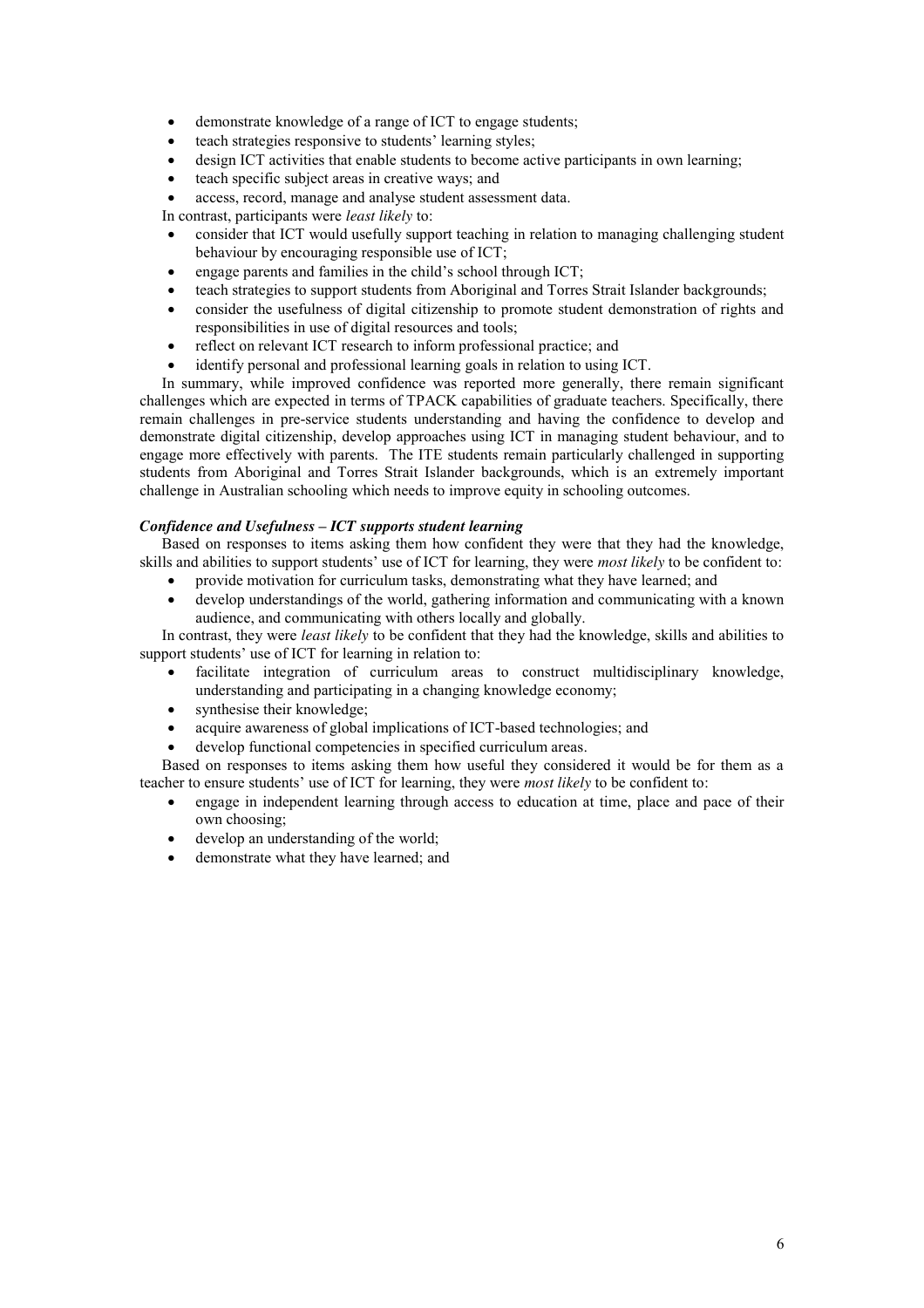acquire knowledge, skills, abilities and attitudes to deal with technological change.

In contrast, they were *least likely* to:

- feel that ICT would be useful for students' use of ICT for learning in relation to understanding and participating in the changing knowledge economy;
- critically evaluate their own and society's values;
- critically interpret and evaluate the worth of ICT-based content for specific subjects;
- gain intercultural understanding;
- feel that ICT was useful for students in acquiring awareness of global implications of ICTbased technologies;
- facilitate integration of curriculum areas to construct multidisciplinary knowledge; and
- develop functional competencies in specified curriculum areas.

In summary, students generally had improved in confidence in using ICT to support student learning, and that they generally believed that ICT was useful. However, there are identifiable implications for strengthening ITE programs in those areas where the pre-service students expressed less confidence, such as multidisciplinary knowledge, and dealing with a changing knowledge economy. As some of these students are likely to be teaching during significant future technological changes, further attention needs to be given to programs which develop those capabilities.

Using TPACK as the guiding conceptualisation together with the *Australian Professional Standards for Teachers* and ICT as a priority, ITE programs can further improve the confidence of preservice teachers to use ICT to support teaching and to support student learning. The *TTF Project* provided guidance that improved confidence could be achieved, while identifying areas where considerable improvements are needed. At the 3<sup>rd</sup> TTF National Support Network meeting conducted in March 2012 in Melbourne, Australia, Punya Mishra commented that the TTF Project "dwarfed anything happening internationally in relation to TPACK".

## **MOST SIGNIFICANT CHANGE STORIES**

The data analysis of the Most Significant Change stories identified the pattern of change and engagement across the 41 examples of TPACK implementation within curriculum courses in English, mathematics, science, history or a combination of learning areas. The data were analysed in two stages using different techniques. Two research questions were identified:

- What are the most significant changes described in the stories?
- What are the relationships between the concepts and themes reported in the stories?

The first stage involved the content analysis and the development of coding categories aligned with three domains of change, and sub-domains indicated in brackets. Stories could be coded across multiple domains and sub-domains.

- ICT capacity of teacher educators development of knowledge and understanding, confidence, and attitudes/beliefs;
- ICT capacity of pre-service teachers development of knowledge and understanding, confidence, and attitudes/beliefs; and
- Course development curriculum design, resources and assessment.

The key findings from the content analysis indicate that the most significant changes described in the stories primarily concerned the learning area of Mathematics and the development of pre-service teachers ICT capacity. In the learning area of Mathematics, the site of the most significant change concerned the domain of course development and the sub-domain of resources and curriculum design. Specifically, many stories described how a change to the course delivery and implementation was achieved through the inclusion of new technologies.

It was noted that the inclusion of new technologies was also an area of significant change in the learning area of Science. However, the site of most significant change concerned the development of pre-service teachers ICT capacity by increasing their TPACK, and their understandings, confidence, attitudes/beliefs related to the integration of tablets, laptops, online tools, specific software and interactive whiteboards into their practice.

In the learning area of History, the site of most significant change was divided equally between two domains: the ICT capacity of pre-service teachers, and course development. The majority of stories described how pre-service teachers' technological pedagogical content knowledge and understanding was developed, and assessment tasks were changed to incorporate relevant technologies.

The site of most significant change in the learning area of English also concerned two domains: ICT capacity of teacher educators and ICT capacity of pre-service teachers. The majority of stories reported an emphasis on developing the ICT knowledge and understandings of teacher educators and pre-service teachers.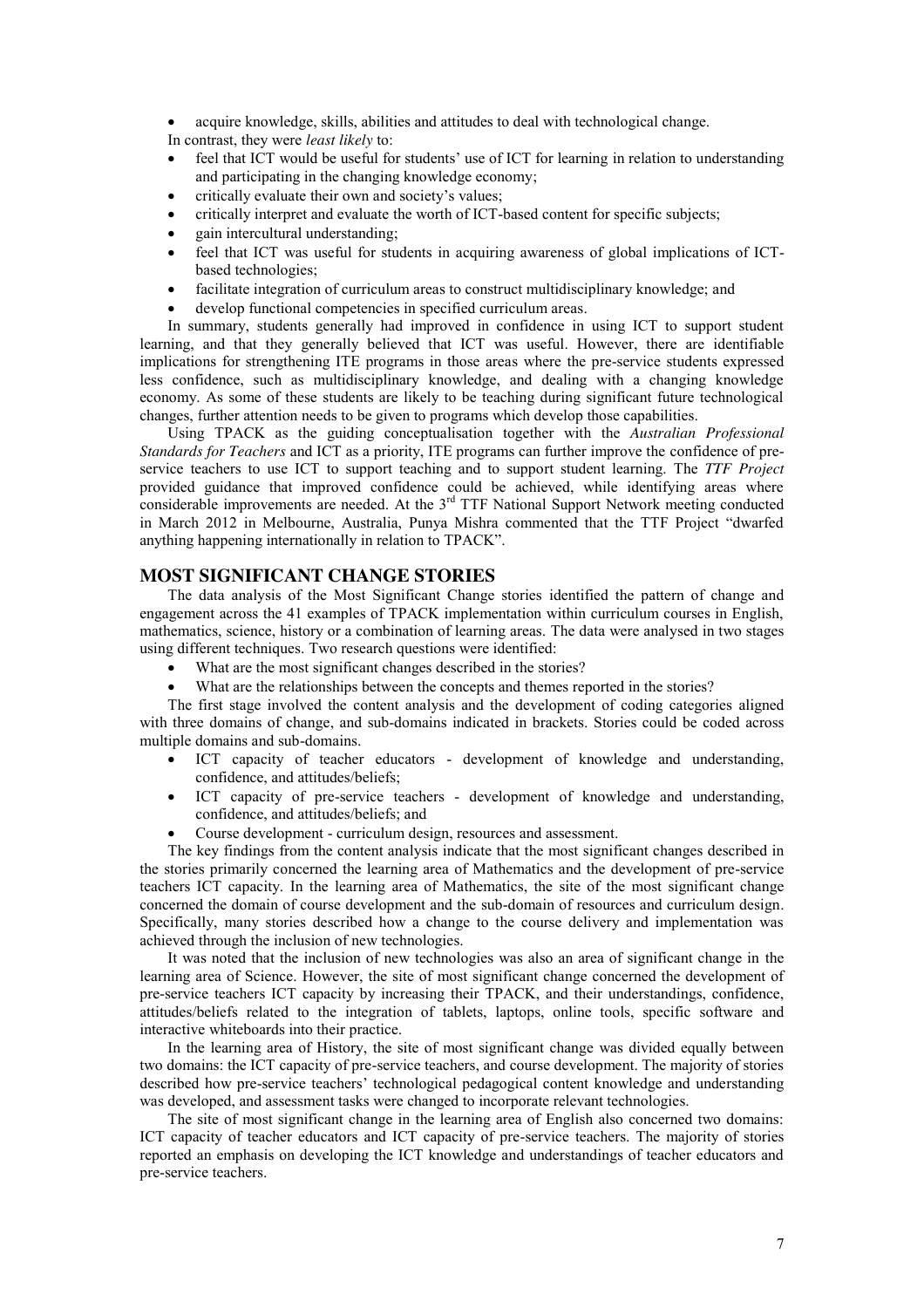In the category of 'other' that included courses, which incorporated one or more learning areas or represented an ICT specific course, the site of most significant change also concerned the two domains of ICT capacity of teacher educators and ICT capacity of pre-service teachers. The development of preservice teachers' technological pedagogical content knowledge was reported in the majority of stories together with changes to attitudes and beliefs of pre-service teachers and teacher educators.

In summary, the content analysis suggests that the focus learning area of courses influenced the approach adopted to develop pre-service teachers' ICT capability. This is consistent with recent research which recommends that teachers' knowledge base be developed for specific subject domains (Cox & Graham 2009; Niess 2011; Voogt et al. 2013). In this study, the most significant changes related to the:

- Integration of new technologies in the delivery and implementation of mathematics courses;
- Development of pre-service teachers technological pedagogical content knowledge, and their understandings, confidence, attitudes/beliefs through the use of new technologies into learning activities in science courses;
- Development of pre-service teachers' technological pedagogical content knowledge and understandings of ICT, by incorporating relevant technologies into learning activities and assessment tasks in history;
- Development of both the technological pedagogical content knowledge and understandings of teacher educators and pre-service teachers in English courses; and
- Development of pre-service teachers' technological pedagogical content knowledge, and the attitudes and beliefs of pre-service teachers and teacher educators through ICT specialist courses and courses which focus on more than one learning area.

The second stage of data analysis involved using Leximancer 4 software to transform the natural language of the stories into semantic and relational maps (Smith & Humphreys 2006). This automated approach to content analysis identifies concepts on the basis of word frequency and co-occurrence within the text to identify a set of concepts. The text is then coded using the concepts identified at the level of 2 sentence blocks to produce a co-occurrence concept map. The automated nature of this approach removes the biases of data coded by an individual or group of researchers.

The Leximancer analysis explored the relationship between the concepts and themes identified from the Most Significant Change statement created for each story. This analysis indicated a strong focus on pre-service teacher 'confidence' as the main concept and theme. Further examination of the concept and theme mapping suggested a strong connection between confidence, knowledge, understanding and use of ICT that is supported by the content analysis where 83% of the stories focused on ICT capacity of pre-services teachers and 71% focused on course development.

As a theme, 'confidence' within the Leximancer analysis also demonstrated a complex level of interaction between all other themes. This suggests that the theme 'confidence' developed in conjunction with these other themes, for example, with 'learning', 'assessment' and 'use' illustrated the complexity of the relationship between all of the components of TPACK in teacher education and indicated that the development of pre-service teacher confidence plays a pivotal role.

# **CONCLUSION AND RECOMMENDATIONS OF THE FINAL PROJECT REPORT**

Informed by the research and evaluation of the *TTF Project*, the Final Project Report listed recommendations for Australian Higher Education Institutions, for the Australian Government's Department of Education, Employment and Workplace Relations DEEWR), for the Australian Council of Deans of Education (ACDE), for expression of the ICT statements, and for developing future online professional learning resources. Directly relevant to this journal article are the following recommendations for Australian Higher Education Institutions and for the Australian Council of Deans of Education.

Recommendations for Australian Higher Education Institutions

1. Each Faculty or School responsible for Teacher Education should develop, maintain and add to on a regular basis, an easily accessible repository of resources to enable all staff (and students) to access these resources as necessary.

2. Each Faculty or School responsible for Teacher Education should develop a leadership team to help staff to use these resources in a manner that is consistent with the TPACK model.

3. Each Faculty or School responsible for Teacher Education should redesign certain key units to provide both a model of integrated ICT strategies and a model of effective redesign processes to form the basis of a broader redesign initiative across the school/faculty.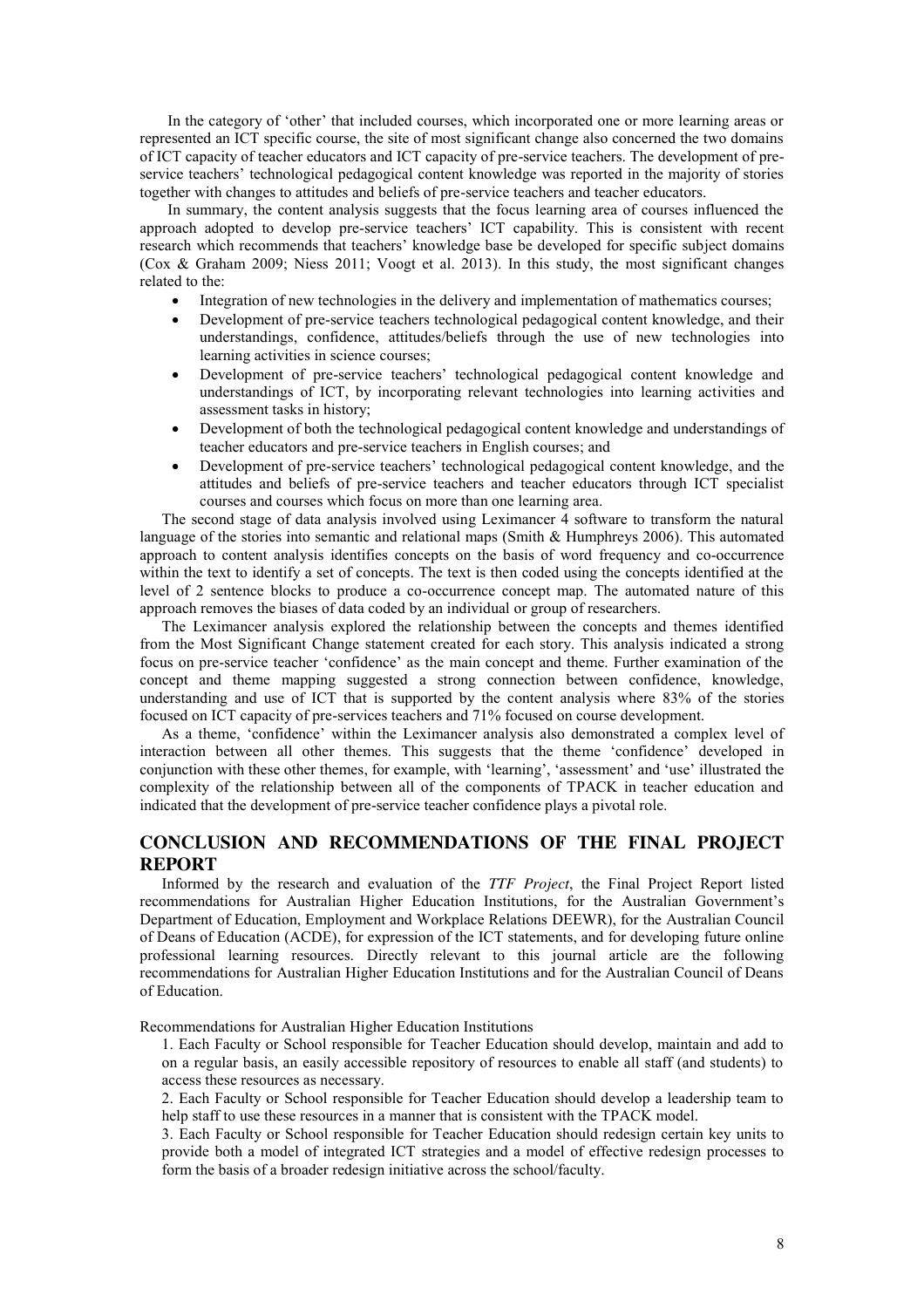4. Each Faculty or School responsible for Teacher Education should develop institutional processes/systems to enable sustainable improvements in curriculum, pedagogy and assessment in relation to ICT dimensions, and graduates that can demonstrate the ICT dimensions of the National Standards for Graduate Teachers.

Recommendations for the Australian Council of Deans of Education (ACDE)

1. ACDE should assume responsibility for sustaining facilitation of a collaborative national support network of ICT experts across Australian teacher education institutions. As part of this responsibility ACDE will encourage and support:

- a. Each Faculty or School responsible for Teacher Education should develop and share exemplary ICT pedagogy in one additional Australian curriculum area and in one crosscurriculum priority and generic capability statement.
- b. The development of informal State and Territory networks to ensure ICT elements of the Australian Curriculum include local content and technological priorities.
- c. Collaborative research in areas of need identified by the *TTF Project* evaluation.

This journal article has provided a summary of key findings from the research and evaluation of the *TTF Project* which was guided by the TPACK conceptualisation (Mishra & Koehler 2006; 2008) and involved all Australian Higher Education Institutions which provide ITE programs in Australia. The design of ITE programs can be informed from these findings which demonstrated that measurable improvements in pre-service teacher confidence in using ICT to support teaching and to support student learning.

Importantly, the *TTF Project* confirmed that ITE programs in Australia need to move beyond Pedagogical Content Knowledge (PCK), as future teachers are expected to develop and demonstrate more than an understanding of the content and how to teach it. Rather, this project highlighted the importance of effectively preparing future teachers who have the TPACK capabilities needed for teaching in contexts characterised by dynamic and disruptive technological change and challenges.

## **REFERENCE LIST**

- Albion, P. R., Jamieson-Proctor, R., & Finger, G. (2010). Auditing the TPACK Confidence of Australian Pre-Service Teachers: The TPACK Confidence Survey (TCS). In C. Maddux, D. Gibson & B. Dodge (Eds.), *Research Highlights in Technology and Teacher Education 2010*  (pp. 303-312). Chesapeake, VA: Society for Information Technology in Teacher Education.
- Agyei, D. D., & Voogt, J. M. (2011). Exploring the potential of the will, skill, tool model in Ghana: predicting prospective and practicing teachers' use of technology. *Computers & Education*, 56, 91-100.
- Australian Government. (2010). *Fact Sheet – Teaching Teachers for the Future: Building the ICTE capacity of pre-service teachers in Australian Institutions*. Retrieved from http://www.deewr.gov.au/Schooling/DigitalEducationRevolution/DigitalStrategyforTeachers/ Documents/TeachingTeachersfortheFuture.pdf.
- Australian Institute for Teaching and School Leadership (AITSL). (2011a). *The Australian Professional Standards for Teachers*. Carlton South, Australia: Education Services Australia. Retrieved from http://www.aitsl.edu.au/australian-professional-standards-for-teachers.
- Australian Institute for Teaching and School Leadership (AITSL). (2011b). *ICT Elaborations for Graduate Teachers*. Retrieved from http://acce.edu.au/national-professional-standardsteachers-ict-elaborations-graduate-teachers.
- Australian Institute for Teaching and School Leadership (AITSL). (2012). *Accreditation of ITE programs in Australia: Guide to the accreditation process April 2012*. Retrieved from http://www.aitsl.edu.au/verve/\_resources/Guide\_to\_accreditation\_process\_-\_April\_2012.pdf.
- Australian Institute for Teaching and School Leadership (AITSL). (2013). *Accreditation of ITE programs in Australia: Guide to the accreditation process May 2013*. Retrieved from http://www.aitsl.edu.au/docs/default-source/initial-teacher-educationresources/guide\_to\_the\_accreditation\_process\_file.pdf.
- Campbell, C. (2013). Pre-Service Education Students Evaluating the TTF Mathematics Packages. *Australian Educational Computing, Special Edition: Teaching Teachers for the Future Project.* 27(3), 48-53.
- Chandler, P. & Redman., C. (2013). Teaching teachers for the future: modelling and exploring immersive personal learning networks. *Australian Educational Computing, Special Edition: Teaching Teachers for the Future Project.* 27(3), 54-62.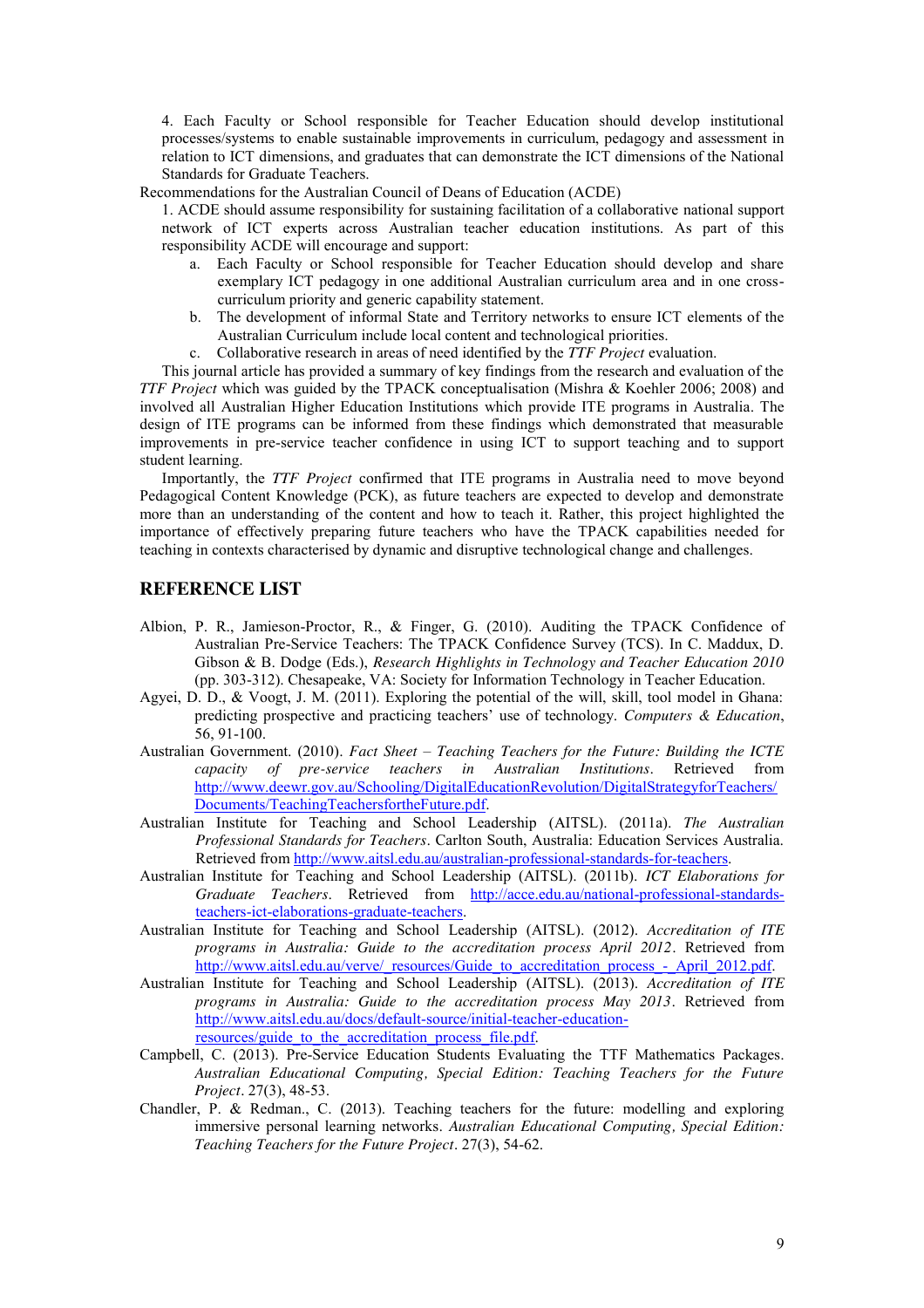- Cox, S. & Graham, C. (2009). An elaborated model of the TPACK framework. In I. Gibson et al. (Eds.), *Proceedings of Society for Information Technology & Teacher Education International Conference 2009,* 4042-4049. Chesapeake, VA: AACE.
- Dart, J., & Davies, R. (2005). The 'Most Significant Change" (MSC) Technique: A guide to its use. Retrieved from http://www.clearhorizon.com.au/publication/the-most-significant-change-msctechnique/.
- Department of Education, Training and Employment. (2013). *A Fresh Start: Improving the preparation and quality of teachers for Queensland schools.* Retrieved from http://flyingstart.qld.gov.au/SiteCollectionDocuments/A-Fresh-Start-strategy.pdf.
- Doyle, H. & Reading, C. (2013). Resistance to Advocacy: Pre-service teachers recognising the potential of curriculum-based virtual worlds for TPACK-framed science teaching. *Australian Educational Computing, Special Edition: Teaching Teachers for the Future Project.* 27(3), 101-108.
- Drent, M. & Meelissen, M. (2008). Which factors obstruct or stimulate teacher educators to use ICT innovatively? *Computers & Education*, 51, 187-199.
- DIISRTE (Department of Industry, Innovation, Science, Research and Tertiary Education). (2012). 2012 *First half year student summary.* Retrieved from http://www.innovation.gov.au/ HigherEducation/HigherEducationStatistics/Documents/Publications/2012firsthalfyearsumma rytables.xls.
- Finger, G., Albion, P., Jamieson-Proctor, R., Cavanagh, R., Grimbeek, P., Lloyd, M., Fitzgerald, R., Bond, T, & Romeo, G. (2013). Teaching Teachers for the Future (TTF) Project TPACK Survey: Summary of the Key Findings. *Australian Educational Computing, Special Edition: Teaching Teachers for the Future Project.* 27(3), 13-25.
- Government of South Australia. *Building a Stronger South Australia: High Quality Education.*  Retrieved from http://stronger.sa.gov.au/wp-content/uploads/2013/11/building a stronger\_sa-high\_quality\_education.pdf.
- Gronn, D., Romeo, G., & Sheely, S. (2013). TTF@ACU: Our Story. *Australian Educational Computing, Special Edition: Teaching Teachers for the Future Project.* 27(3), 63-68.
- Heck, D. & Sweeney, T. (2013). Using Most Significant Change Stories to document the impact of the Teaching Teachers for the Future Project: An Australian Teacher Education Story. *Australian Educational Computing, Special Edition: Teaching Teachers for the Future Project.* Vol 27.3 (2013), 36-47.
- Henderson, M., Cerovac, M., Bellis, N., & Lancaster, G. (2013). Collaborative inquiry: building preservice teachers' capacity for ICT pedagogical integration. *Australian Educational Computing, Special Edition: Teaching Teachers for the Future Project.* 27(3), 69-75.
- Jamieson-Proctor, R., Finger, G., Cavanagh, R., Albion, P., Fitzgerald, R., Bond, T., & Grimbeek, P. (2013). *Development of the TPACK Survey*. *Australian Educational Computing, Special Edition: Teaching Teachers for the Future Project.* 27(3), 26-35.
- Kearney, M. & Maher, D. (2013). Mobile learning in maths teacher education: Driving pre-service teachers' professional development. *Australian Educational Computing, Special Edition: Teaching Teachers for the Future Project.* 27(3), 76-84.
- Lloyd, M. (2013a). *Troubled times in teacher education in Australia: 2012-2013*. OLT National Teaching Report. Retrieved from http://www.olt.gov.au/resource-troubled-times-Australianteacher-education.
- Lloyd, M. (2013b). *Audit of agencies impacting on course design. Finding the balance Managing synergies and tensions in the whole-of-course design*. Report for OLT National Fellowship.
- Lloyd, M. (2014). *ICT in the age of AITSL*. Paper to be presented at ACEC2014, Adelaide, September-October.
- Lloyd, M. & Mukherjeee, M. (2013). Tell me what you see: Pre-service teachers' perceptions of exemplary digital pedagogy. *Australian Educational Computing, Special Edition: Teaching Teachers for the Future Project.* 27(3), 85-94.
- Mishra, P., & Koehler, M. J. (2006). Technological Pedagogical Content Knowledge: A Framework for Teacher Knowledge. *Teachers College Record, 108*, 1017-1054.
- Mishra, P., & Koehler, M. J. (2007). *Technological Pedagogical Content Knowledge (TPCK): Confronting the Wicked Problems of Teaching with Technology.* Paper presented at the Society for Information Technology and Teacher Education International Conference 2007, San Antonio, Texas, USA.
- Niess, M. L. (2011). Investigating TPACK: Knowledge growth in teaching with technology. *Journal of Educational Computing Research*, 44(3), 299-317.